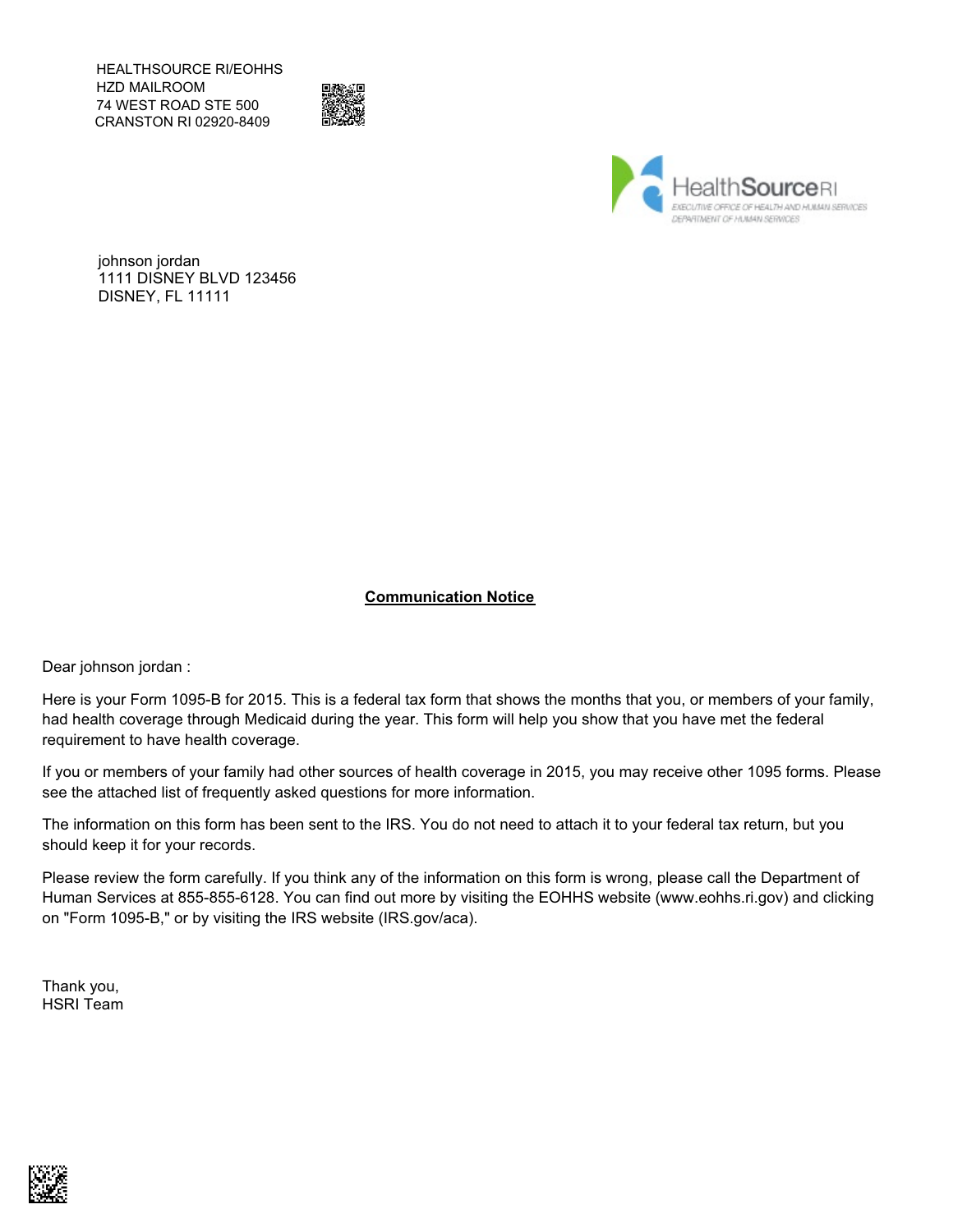# **Frequently Asked Questions about the 1095-B Form**

### **What is this form?**

Form 1095-B is a tax document. It includes information about the Medicaid health coverage that you, or members of your family, had during each month in 2015. If you or your family have other kinds of health coverage, you may receive other health care tax documents:

| Type of health coverage                 | Federal tax form that you may receive |  |  |  |  |  |  |  |
|-----------------------------------------|---------------------------------------|--|--|--|--|--|--|--|
| Purchased through HealthSource RI       | Form 1095-A                           |  |  |  |  |  |  |  |
| Medicaid, Medicare, or through your job | Form 1095-B                           |  |  |  |  |  |  |  |
| Through your job (large employers)      | Form 1095-C                           |  |  |  |  |  |  |  |

For example, if you purchased coverage through HealthSource RI, but you have children who were covered by RIte Care (Medicaid) you will receive both a Form 1095-A *and* a Form 1095-B.

### **Why am I receiving this form?**

You are receiving this form because you, your spouse, or one or more of your dependents were enrolled in Medicaid for at least part of one month in 2015.

### **What do I need to do with this form?**

Check to make sure the information is correct, paying special attention to Part I and Part IV of the form. You should also keep the form for your records.

### **Do I need to file Form 1095-B with my tax return?**

No, but you should save it with your records. You should read the instructions that come with this form and any other tax forms that you receive for more information.

### **What if my Form 1095-B has incorrect or missing information?**

If you believe any of the information on the form is wrong (for example, if you think you were covered for months not shown on the form) call the Department of Human Services at 855-855-6128.

#### **Where can I find more information?**

For more information about health care tax documents, visit these websites:

IRS.gov/aca www.eohhs.ri.gov

### **The following individuals are listed on 1095-B Tax Form:**

| <b>Individual</b> | <b>Source System</b> |
|-------------------|----------------------|
| johnson jordan    | HealthSourceRI       |
| yamthung pelling  | HealthSourceRI       |

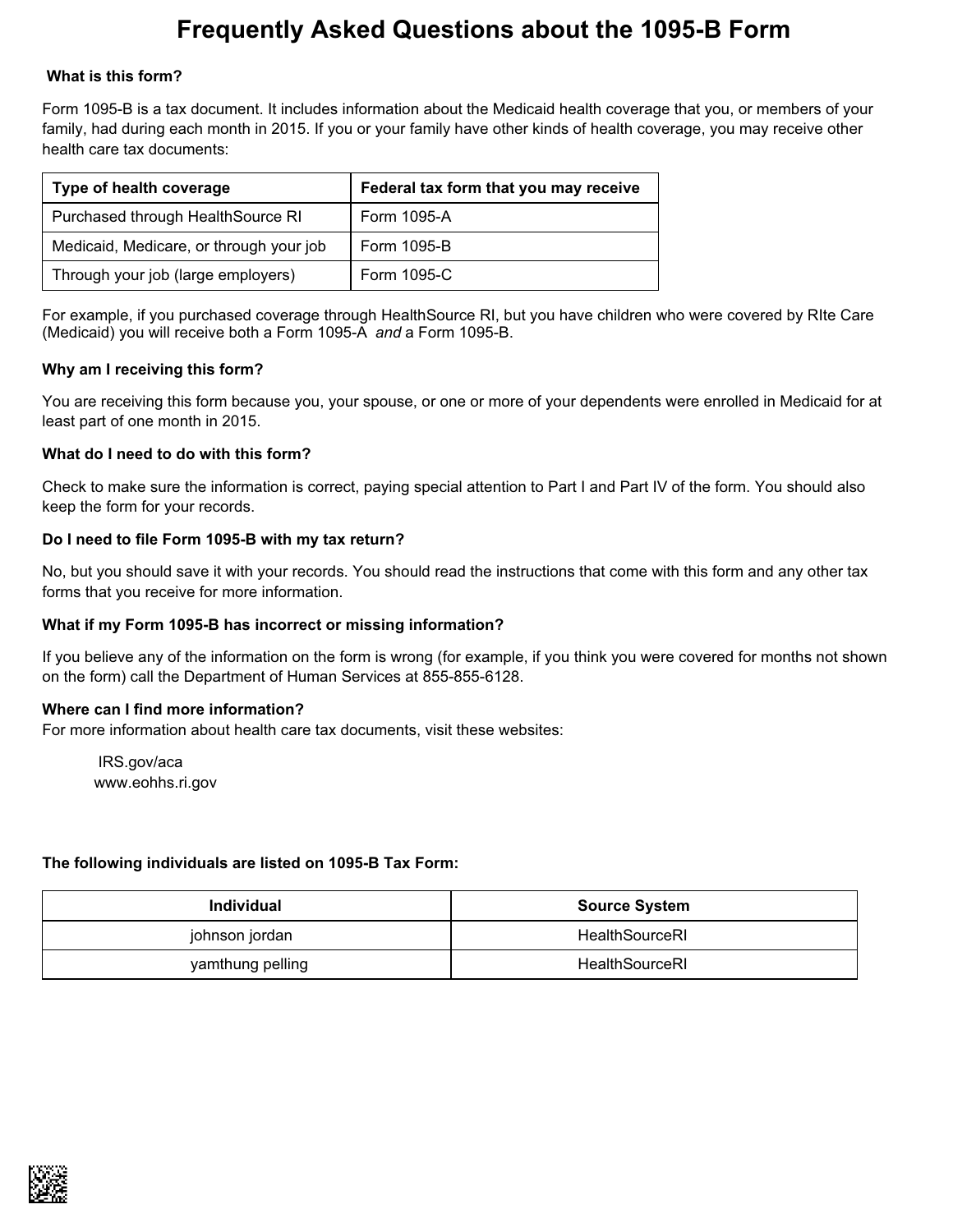

Internal Revenue Services **Information about 1095-B and its separate instructions is available at** *www.irs.gov/form1095b.* **2015**

### **Responsible Individual** (Policy Holder)

| 1 Name of responsible individual                                                       |                | 2 Social security number (SSN)                                                       | 3 Date of birth (if SSN is not available) |  |  |  |  |
|----------------------------------------------------------------------------------------|----------------|--------------------------------------------------------------------------------------|-------------------------------------------|--|--|--|--|
| johnson jordan                                                                         |                | XXX-XX-5496                                                                          | Apr 21 1980                               |  |  |  |  |
| 4 Street address (including apartment no.)                                             | 5 City or town | <b>6</b> State or province                                                           | 7 Country and ZIP or foreign postal code  |  |  |  |  |
| 1111 DISNEY BLVD 123456                                                                | <b>DISNEY</b>  |                                                                                      | 11111                                     |  |  |  |  |
| 8 Enter letter identifying Origin of Policy (see instructions for codes) --------> 'C' |                | 9 Small Business Health Options Program (SHOP) marketplace Identifier, if applicable |                                           |  |  |  |  |

#### Part II

Part I

### **Employer Sponsored Coverage**

| <b>10</b> Employer name                                         | 11 Employer Identification number (EIN) |                             |                                           |  |
|-----------------------------------------------------------------|-----------------------------------------|-----------------------------|-------------------------------------------|--|
| 12 Street address (including room or suite no.) 13 City or town |                                         | <b>14</b> State or province | 15 Country and ZIP or foreign postal code |  |

Part III

### **Issuer or other coverage provider**

| 16 Name                                         |                        | 17 Employer Identification number (EIN) | <b>18</b> Contact Telephone number        |  |  |  |
|-------------------------------------------------|------------------------|-----------------------------------------|-------------------------------------------|--|--|--|
| State of Rhode Island                           |                        | 05-6000522                              | (401) 462-3395                            |  |  |  |
| 19 Street address (including room or suite no.) | <b>20</b> City or town | <b>21</b> State or province             | 22 Country and ZIP or foreign postal code |  |  |  |
| 50 Service Avenue 1                             | Warwick                | RI                                      | 02886                                     |  |  |  |

### Part IV

### **Covered Individuals** (Enter the information for each covered individual(s).)

|    | (a) Name of covered<br>individual(s) | (b) SSN     | (c) DOB (if SSN is<br>not available) | (d)<br>Covered<br>all 12<br>months | (e) Months of coverage |     |     |     |     |     |     |        |        |     |     |     |
|----|--------------------------------------|-------------|--------------------------------------|------------------------------------|------------------------|-----|-----|-----|-----|-----|-----|--------|--------|-----|-----|-----|
|    |                                      |             |                                      |                                    | Jan                    | Feb | Mar | Apr | May | Jun | Jul | Aug    | Sep    | Oct | Nov | Dec |
| 23 | johnson jordan                       | XXX-XX-5496 | Apr 21 1980                          |                                    |                        |     |     |     |     |     |     | X      | x      | x   | X   | l X |
| 24 | yamthung pelling                     | XXX-XX-2789 | Jun 23 1980                          |                                    |                        |     |     |     |     |     |     | v<br>Х | v<br>ж | x   | X   | l X |